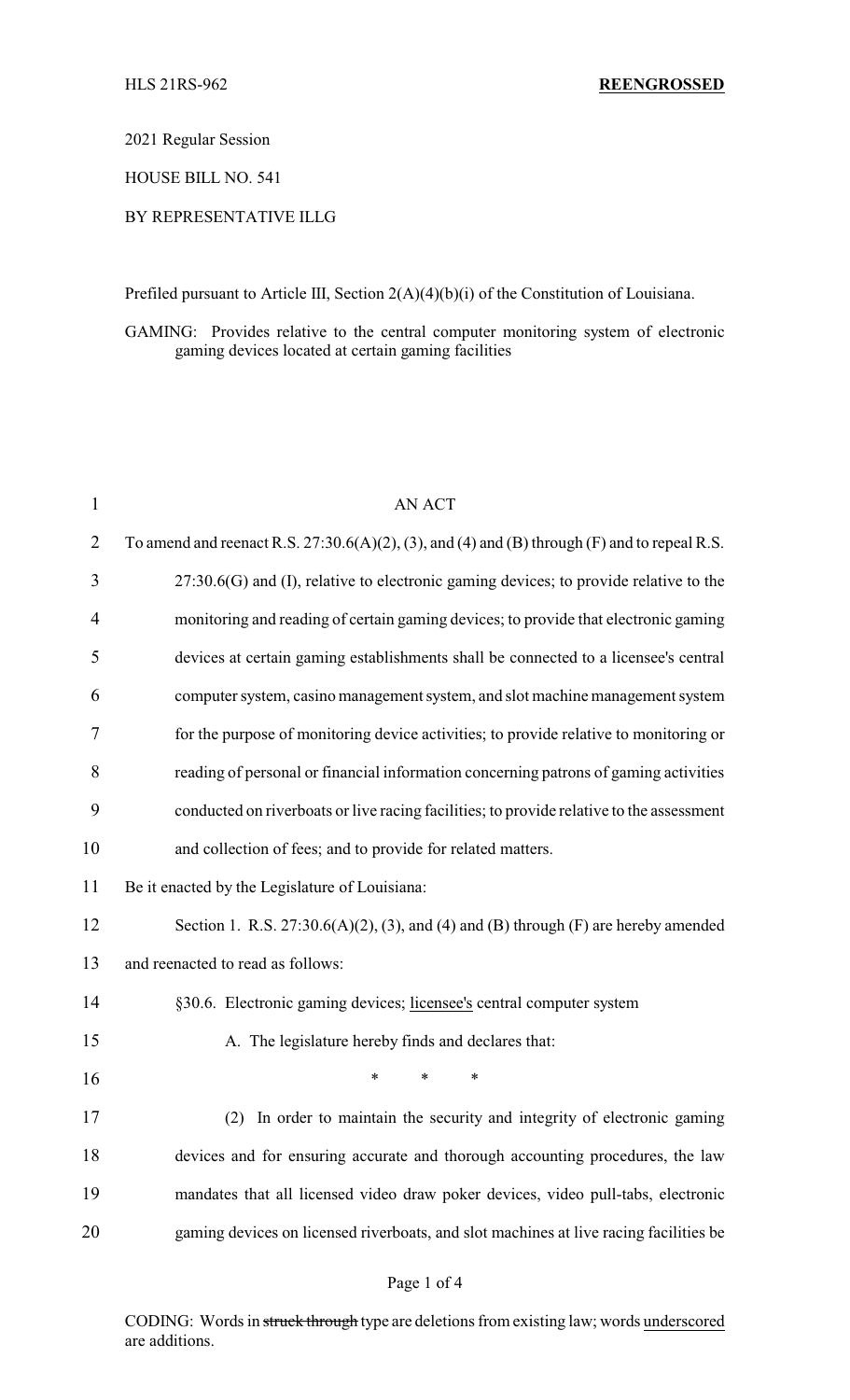1 connected to a central computer each licensee's central computer system, casino management system, and slot machine management system as applicable, to which the division and board have complete and unrestricted access to the information contained therein. Likewise the casino operating contract provides for complete and unrestricted access to information contained within their centralized computer to the office of state police and the Louisiana Gaming Control Board. The legislature finds that it is in the best interest of the state and the general public that all electronic 8 gaming devices licensed in this state should be subject to this type of monitoring and accordingly that all electronic gaming devices should be linked by 10 telecommunication to a central computer system.

 (3) The present level of technology in electronic gaming devices makes it both feasible and efficacious to require all electronic gaming devices on licensed 13 riverboats in this state to be linked by telecommunication to a central licensee's computer system which will facilitate the monitoring and reading of the devices for the purposes of maintaining the security and integrity of the devices and the integrity of the information reported to the system, in order to ensure that licensees meet their financial obligations to the state.

 (4) The most efficient, accurate, and honest regulation of the gaming 19 industry in this state can best be facilitated by establishing a central licensee computer system under which all electronic gaming devices will be linked to that system by telecommunication to provide superior capability of auditing, reporting, and regulation of that industry.

 B. Any electronic gaming device which is included in the definition of "game", "gaming device", and "gaming equipment", as provided for in R.S. 25 27:44(10) or  $(12)$  or in the definition of "slot machine" as provided for in R.S. 26 27:44 $(24)$  or 353 $(14)$ , or which is included in the definitions in the rules adopted or enforced by the Louisiana Gaming Control Board, or which is otherwise regulated 28 by Chapters 4 and 7 of this Title shall be linked by telecommunication to  $\alpha$  central the licensee's computer system for purposes of monitoring and reading device activities as provided for in this Section.

#### Page 2 of 4

CODING: Words in struck through type are deletions from existing law; words underscored are additions.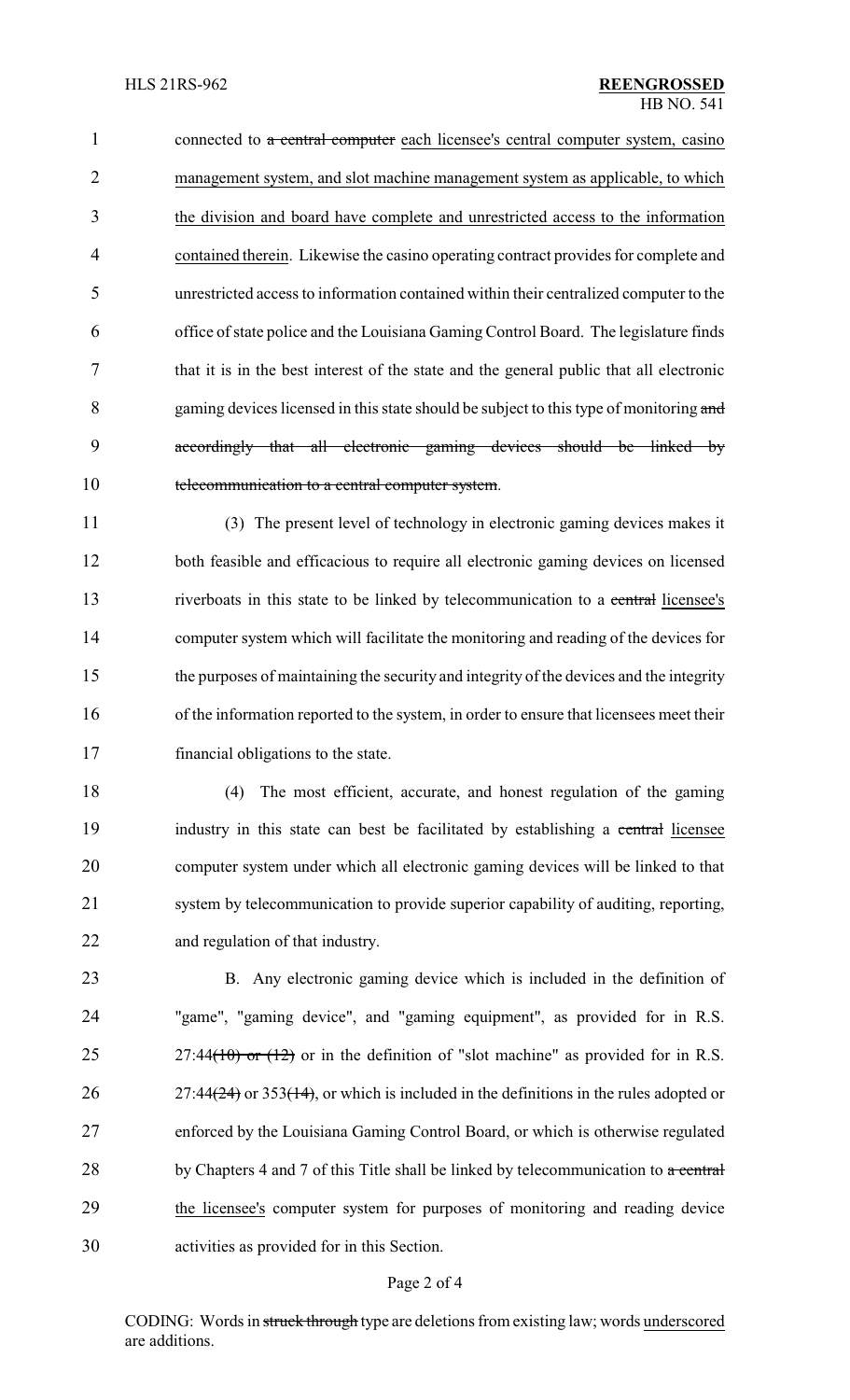C. The provisions of this Section shall apply to any electronic gaming device 2 operated by the holder of a license as defined in R.S. 27:44(14) and regulated by the provisions of Chapter 4 of this Title and to any electronic gaming device operated 4 by the holder of a license as defined in R.S. 27:353(5) and regulated by the provisions of Chapter 7 of this Title. D. The central licensee's computer system authorized by the provisions of this Section shall be designed and operated to allow the monitoring and reading of electronic gaming devices on licensed riverboats and at live racing facilities for the

 purposes of maintaining the security and integrity of the devices and the integrity of the information reported to the system, so that the fiscal responsibility of the 11 licensees with regard to their obligations to the state will be ensured. The central computer system authorized by the provisions of this Section shall be administered by the Department of Public Safety and Corrections, office of state police, gaming division.

15 E. The central licensee's computer system shall be capable of monitoring and reading financial aspects of each electronic gaming device such as cash in, cash out, amount played, amount won, games played, and games won. As used in this Subsection, "cash"means coins, currency, tokens, credits, or any other thing of value which is used to play or operate an electronic gaming device or which is used to pay the winnings from playing or operating an electronic gaming device.

21 F. The central licensee's computer system shall provide for the monitoring and reading of exception code reporting such as an on-line computer alert, alarm monitoring capability to ensure direct scrutiny of conditions detected and reported by the electronic gaming device, including any device malfunction, any type of tampering, and any open door to the drop area.

- **\*** \* \* \*
- Section 2. R.S. 27:30.6(G) and (I) are hereby repealed in their entirety.

### Page 3 of 4